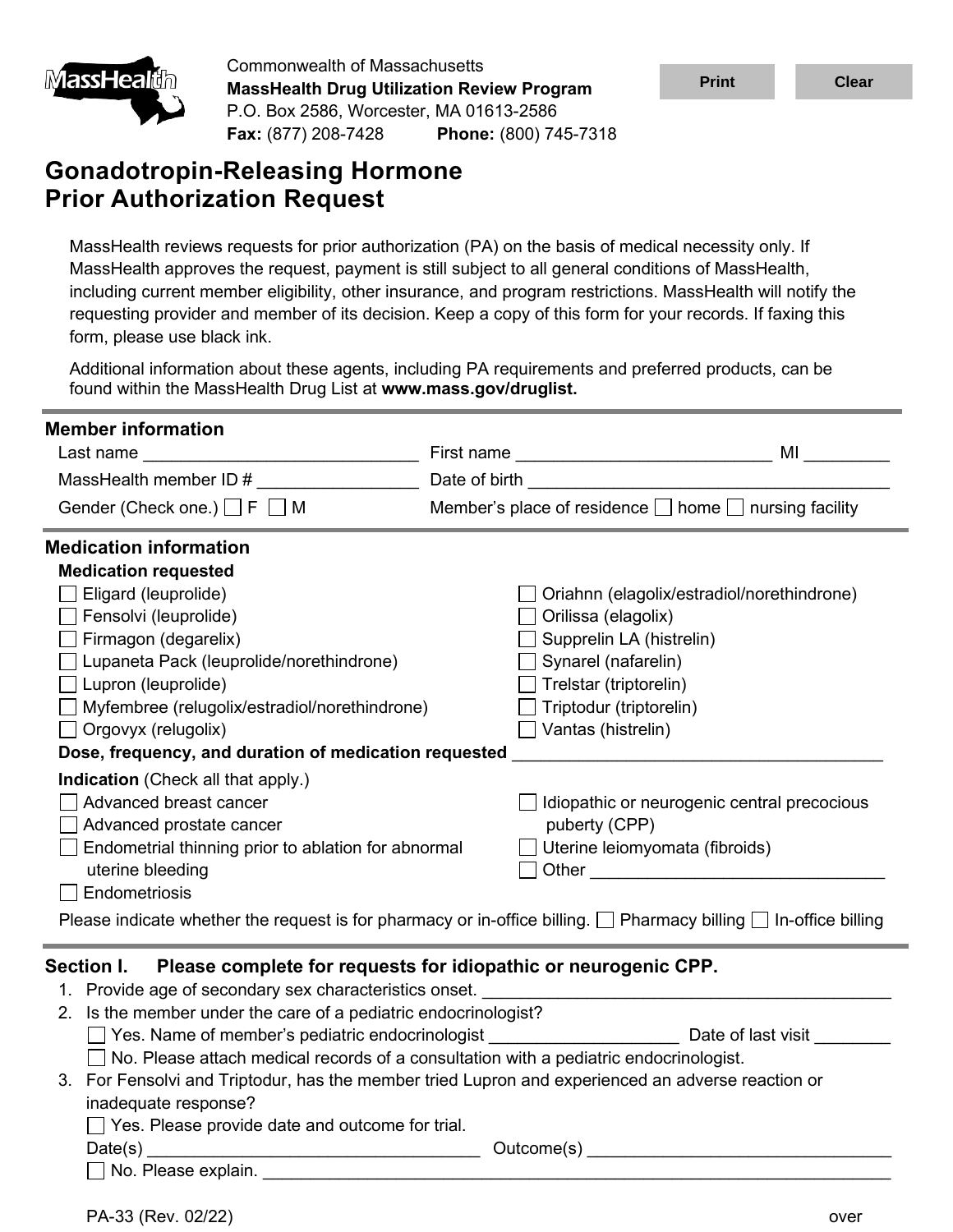| Section II. Please complete for requests for endometriosis.                                                                                                                    |     |  |  |  |  |  |
|--------------------------------------------------------------------------------------------------------------------------------------------------------------------------------|-----|--|--|--|--|--|
| 1. Has the member tried non-steroidal anti-inflammatory drugs (NSAIDs) and experienced an adverse reaction or                                                                  |     |  |  |  |  |  |
| inadequate response?                                                                                                                                                           |     |  |  |  |  |  |
| □ Yes. Provide drug names, dates, and outcomes for trials below.                                                                                                               |     |  |  |  |  |  |
|                                                                                                                                                                                |     |  |  |  |  |  |
|                                                                                                                                                                                |     |  |  |  |  |  |
| 2. Has the member tried hormonal contraceptives and experienced an adverse reaction or inadequate response?                                                                    |     |  |  |  |  |  |
| □ Yes. Provide drug names, dates, and outcomes for trials below.                                                                                                               |     |  |  |  |  |  |
|                                                                                                                                                                                |     |  |  |  |  |  |
| □ No. Please explain if there is a contraindication to this trial.<br>3. For Orilissa, has the member tried Lupron and experienced an adverse reaction or inadequate response? |     |  |  |  |  |  |
|                                                                                                                                                                                |     |  |  |  |  |  |
| $\Box$ Yes. Please provide date and outcome for trial.                                                                                                                         |     |  |  |  |  |  |
|                                                                                                                                                                                |     |  |  |  |  |  |
|                                                                                                                                                                                |     |  |  |  |  |  |
|                                                                                                                                                                                |     |  |  |  |  |  |
| Section III. Please complete for requests for endometrial thinning prior to ablation for abnormal                                                                              |     |  |  |  |  |  |
| uterine bleeding and uterine leiomyomata (fibroids).                                                                                                                           |     |  |  |  |  |  |
| 1. Is surgery planned?                                                                                                                                                         |     |  |  |  |  |  |
|                                                                                                                                                                                |     |  |  |  |  |  |
|                                                                                                                                                                                |     |  |  |  |  |  |
| 2. Has the member tried hormonal contraceptives and experienced an adverse reaction or inadequate                                                                              |     |  |  |  |  |  |
| response?                                                                                                                                                                      |     |  |  |  |  |  |
| $\Box$ Yes. Please provide date and outcome for trial.                                                                                                                         |     |  |  |  |  |  |
|                                                                                                                                                                                |     |  |  |  |  |  |
|                                                                                                                                                                                |     |  |  |  |  |  |
| 3. For Myfembree and Oriahhn, has the member tried Lupron and experienced an adverse reaction or                                                                               |     |  |  |  |  |  |
| inadequate response?                                                                                                                                                           |     |  |  |  |  |  |
| $\Box$ Yes. Please provide date and outcome for trial.                                                                                                                         |     |  |  |  |  |  |
|                                                                                                                                                                                |     |  |  |  |  |  |
|                                                                                                                                                                                |     |  |  |  |  |  |
| 4. For Myfembree, has the member tried Oriahhn and experienced an adverse reaction or inadequate                                                                               |     |  |  |  |  |  |
| response?                                                                                                                                                                      |     |  |  |  |  |  |
| $\Box$ Yes. Please provide date and outcome for trial.                                                                                                                         |     |  |  |  |  |  |
|                                                                                                                                                                                |     |  |  |  |  |  |
|                                                                                                                                                                                |     |  |  |  |  |  |
| 5. For Myfembree and Oriahnn, has the member previously received therapy with the requested agent?                                                                             |     |  |  |  |  |  |
|                                                                                                                                                                                | No. |  |  |  |  |  |

### **Section IV. Please complete for requests for advanced prostate cancer.**

| 2. Has the member tried Lupron Depot, Supprelin LA, or Trelstar and experienced an adverse reaction or |
|--------------------------------------------------------------------------------------------------------|
| inadequate response?                                                                                   |

|  |  |  |  |  |  |  | ◯ Yes. Provide drug names, dates, and outcomes for trials below. |  |  |  |
|--|--|--|--|--|--|--|------------------------------------------------------------------|--|--|--|
|--|--|--|--|--|--|--|------------------------------------------------------------------|--|--|--|

| Drug name(s)                    | Date(s) | Jutcome(s) |
|---------------------------------|---------|------------|
| —<br>$\Box$ No. Please explain. |         |            |

 $\_$  , and the set of the set of the set of the set of the set of the set of the set of the set of the set of the set of the set of the set of the set of the set of the set of the set of the set of the set of the set of th 3. Has the member tried Firmagon and experienced an adverse reaction or inadequate response? □ Yes. Please provide date and outcome for trial. Date(s) \_\_\_\_\_\_\_\_\_\_\_\_\_\_\_\_\_\_\_\_\_\_\_\_\_\_\_\_\_\_\_\_\_\_\_\_ Outcome(s) \_\_\_\_\_\_\_\_\_\_\_\_\_\_\_\_\_\_\_\_\_\_\_\_\_\_\_\_\_\_\_